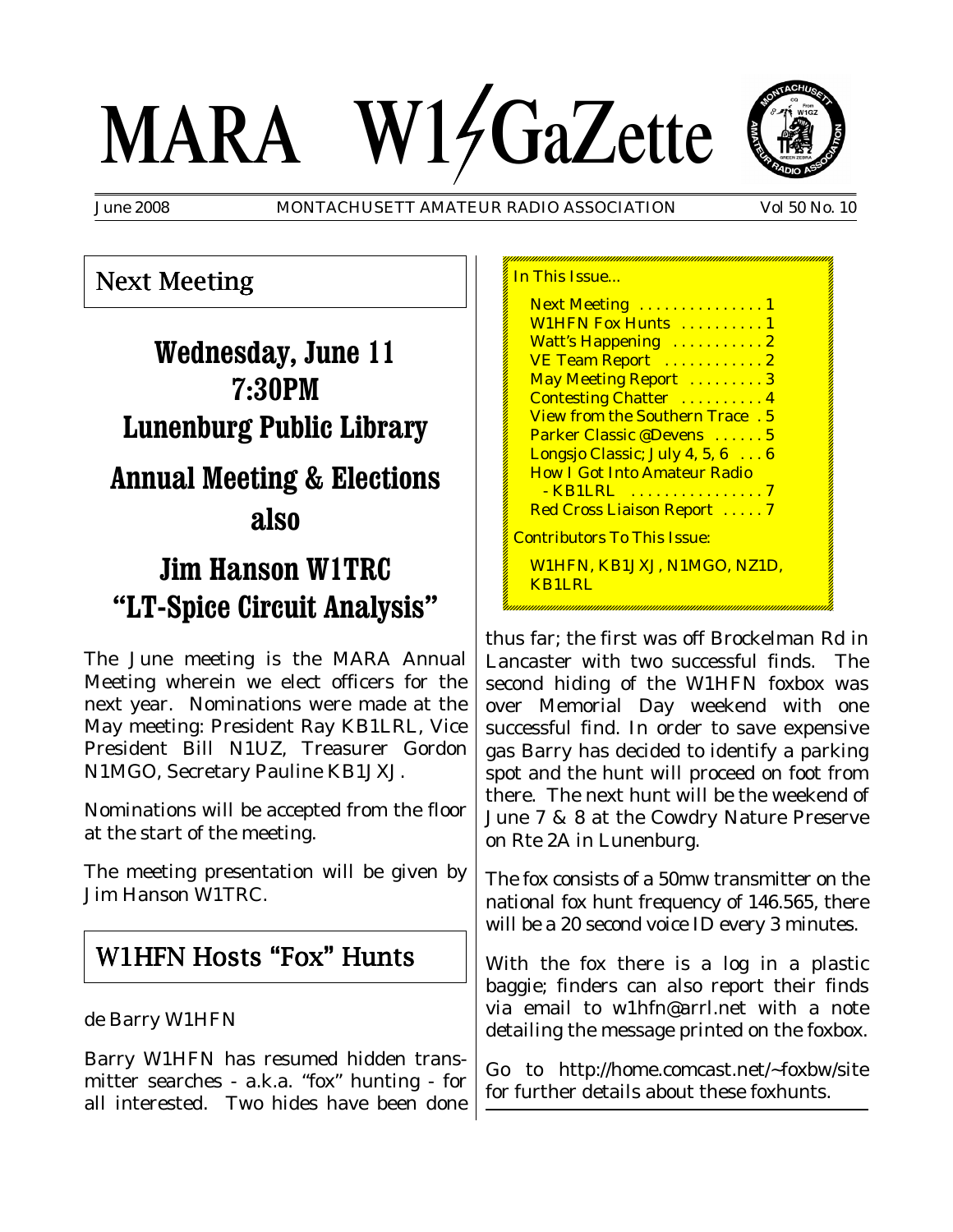## Watt's Happening

## **Sundays, 0800 local 5330.5** (ch 1) USB

Western Mass Emergency 60M Net Alternate frequencies are 5346.5 (ch 2), 5366.5 (ch 3), 5371.5 (ch 4), and 5403.5 (ch 5).

## **Sundays, 0830 local 3937**

Western Mass Emergency Net. Alternate frequency is 3942 in case of QRN, QRM, or frequency in-use. Also a good idea to scan up and down 10kHz if you cannot find the net.

**Sundays, 0900 local 145.45-** Montachusett Emergency Net

**Mondays, 2000 local 147.525 simplex** Worcester Emergency Simplex Net

**Tuesdays, 1930 local 145.37-** Templeton Emergency Net

**Wednesdays, 2100 local 28.341** Harvard Repeater Club 10 meter sideband net "Activity Night"

**Nightly, 2100 local 146.97-** Central Mass Traffic Net

**First Monday, 1900 local 3943, 7245** RACES Net

**First Wednesday, 2000 local 3915** K1ARC Red Cross Net http://www.qsl.net/k1arc/

**Sunday, 15 June, Cambridge MA** Flea at MIT; third Sunday April-October

**22-24 August, Boxboro MA** ARRL New England Convention

**10-11 October, Deerfield NH** NEAR-Fest

For more information and other 'Fests, see http://web.mit.edu/w1gsl/Public/ne-fleas

# VE Team Report

After a several-month lag in exam requests, the MARA / Harvard Repeater Association Volunteer Examiner Team held an exam session on May 28.

One upgrade to Extra class was earned.

Volunteer Examiners Tom K1JHC, Ralph KD1SM, Paul KD1YH, John KK1X, Gordon N1MGO, and Tom WA1RHP conducted this session.

The next scheduled session is June 25; that's the Wednesday before Field Day.

## ID Badges

de Ray KB1LRL

The club has a new ID badge that is available to current members. They have been distributed during the meetings. If you cannot come to the meeting and would like one, please send a stamped, self addressed envelope to: Ray Lajoie 134 Clarendon St. Fitchburg, Ma. 01420



Tell them you saw it in the W1/GaZette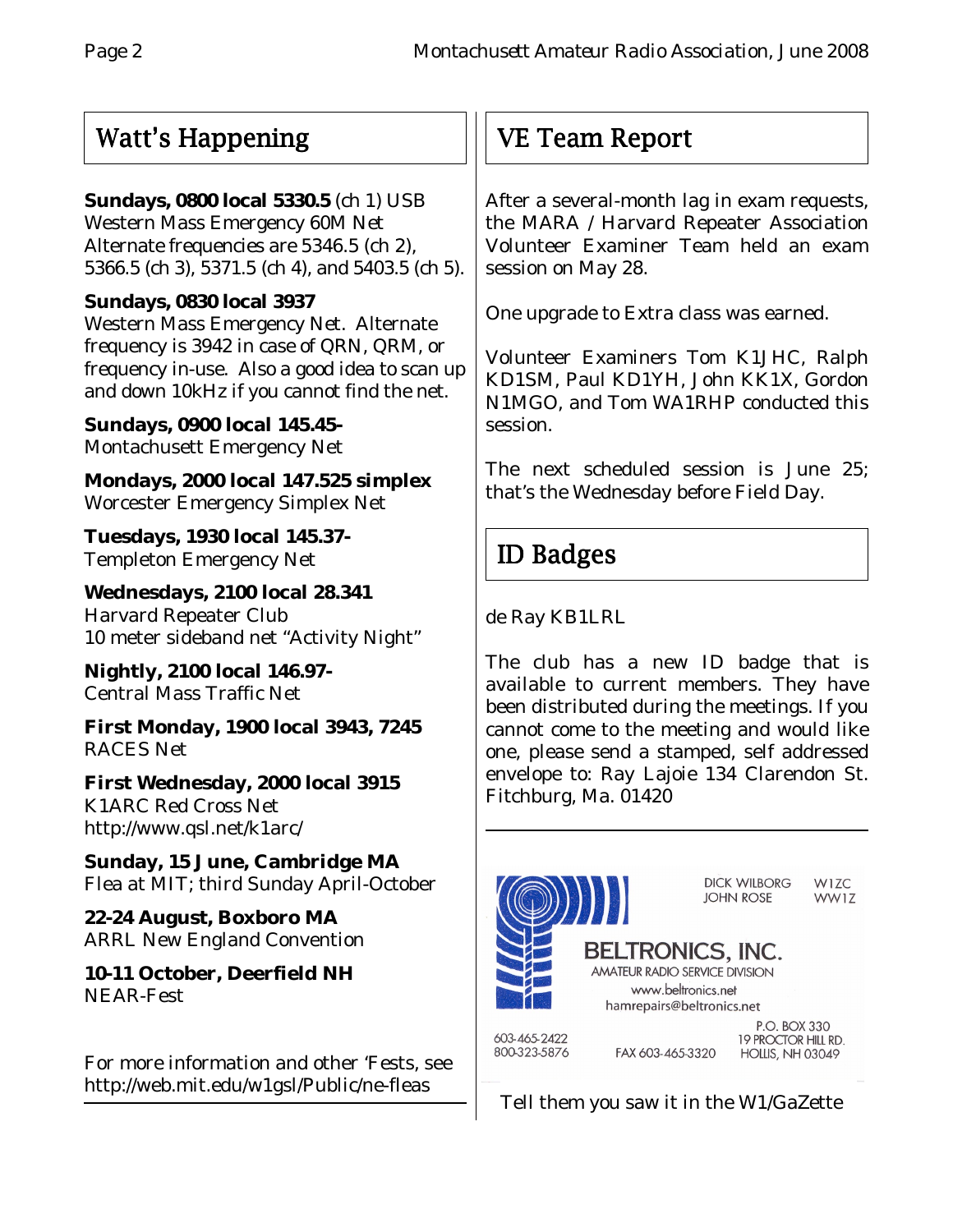# The MARA W1/GaZette

is published by the Montachusett Amateur Radio Association just prior to the monthly meeting. The newsletter is distributed free to members and friends of Amateur Radio.

Contents copyright © 2008, MARA. Permission to use in other Amateur Radio publications with credit to MARA is hereby granted.

The deadline for materials to appear in the W1/GaZette is noon on the Sunday before the first Wednesday of the month.

#### **NEWSLETTER STAFF:**

| Editors:   | <b>Ralph Swick KD1SM</b>    |
|------------|-----------------------------|
|            | 978-582-7351 kd1sm@arrl.net |
| Webmaster: | <b>Paul Upham KD1YH</b>     |

#### **MEMBERSHIP INFORMATION:**

|                     | Club Secretary: Pauline Carulli KB1JXJ            |              |
|---------------------|---------------------------------------------------|--------------|
| <b>Annual Dues:</b> | <b>Regular</b><br>Family                          | \$25<br>\$30 |
|                     | <b>Fixed income</b>                               | \$15         |
| <b>Meetings:</b>    | 2nd Wednesday, 7:30pm<br><b>September to June</b> |              |

Mailing address: MARA PO Box 95 Leominster, MA 01453 Web site: http://www.w1gz.org/

#### **OFFICERS:**

| <b>Bill Leger, N1UZ</b>                                                                 | <b>President</b>      |
|-----------------------------------------------------------------------------------------|-----------------------|
| Ray Lajoie, KB1LRL<br>rplajoie@comcast.net                                              | <b>Vice President</b> |
| <b>Pauline Carulli, KB1JXJ</b><br>kb1jxj@arrl.net                                       | <b>Secretary</b>      |
| <b>Gordon LaPoint, N1MGO</b><br>n1mgo@arrl.net                                          | <b>Treasurer</b>      |
| <b>Charlie Cayen, KT1I</b><br>kt1i@arrl.net                                             | <b>Trustee</b>        |
| <b>MARA owns and operates the W1GZ repeater on</b><br>145.45 (CTCSS 74.4) in Fitchburg. |                       |

14 May 2008

Lunenburg Public Library Wallace Room, Lunenburg MA.

May Meeting Report

Present: 21; Bill N1UZ, Ray KB1LRL, Gordon N1MGO, Pauline KB1JXJ, Charlie KT1I, Tom AB1GF, Norm W1BYH, John KK1X, Barry W1HFN, Bob KB1JZU, David KB1OPS, Al KA1AKD, Ralph KD1SM, Ed KB1LJJ, Joseph N1QDZ, Paul KD1YH, Mark Turmaine (guest), Tom WA1RHP, Dennis K1LGQ, Gary K1YTS, Stan KD1LE, Bob W1XP, and Tony KX1G.

7:00 - Members gathered to start the first card sort hosted by the club.

The secretary on behalf of the club wants to thank Bill, Ralph and Stan for all the work in organizing this out reach activity for the club. It proved to be a very successful evening. Work, laughter, and conversation abounded.

Thank you again for your work

Pauline KB1JXJ, Secretary.

8:18 Bill N1UZ called the gathering into a short meeting. The only item on the agenda was to have a report from the nominating committee to announce the slate of officers running for the June elections.

| The slate;                   |                  |  |  |  |
|------------------------------|------------------|--|--|--|
| President                    | Ray KB1LRL       |  |  |  |
| <b>Vice President</b>        | <b>Bill N1UZ</b> |  |  |  |
| <b>Treasurer</b>             | Gordon N1MGO     |  |  |  |
| Secretary                    | Pauline KB1JXJ   |  |  |  |
| Motion was made and annroved |                  |  |  |  |

Motion was made and approved

8:20 adjourn

8:20pm Card sort continues with pizza and refreshments before final adjournment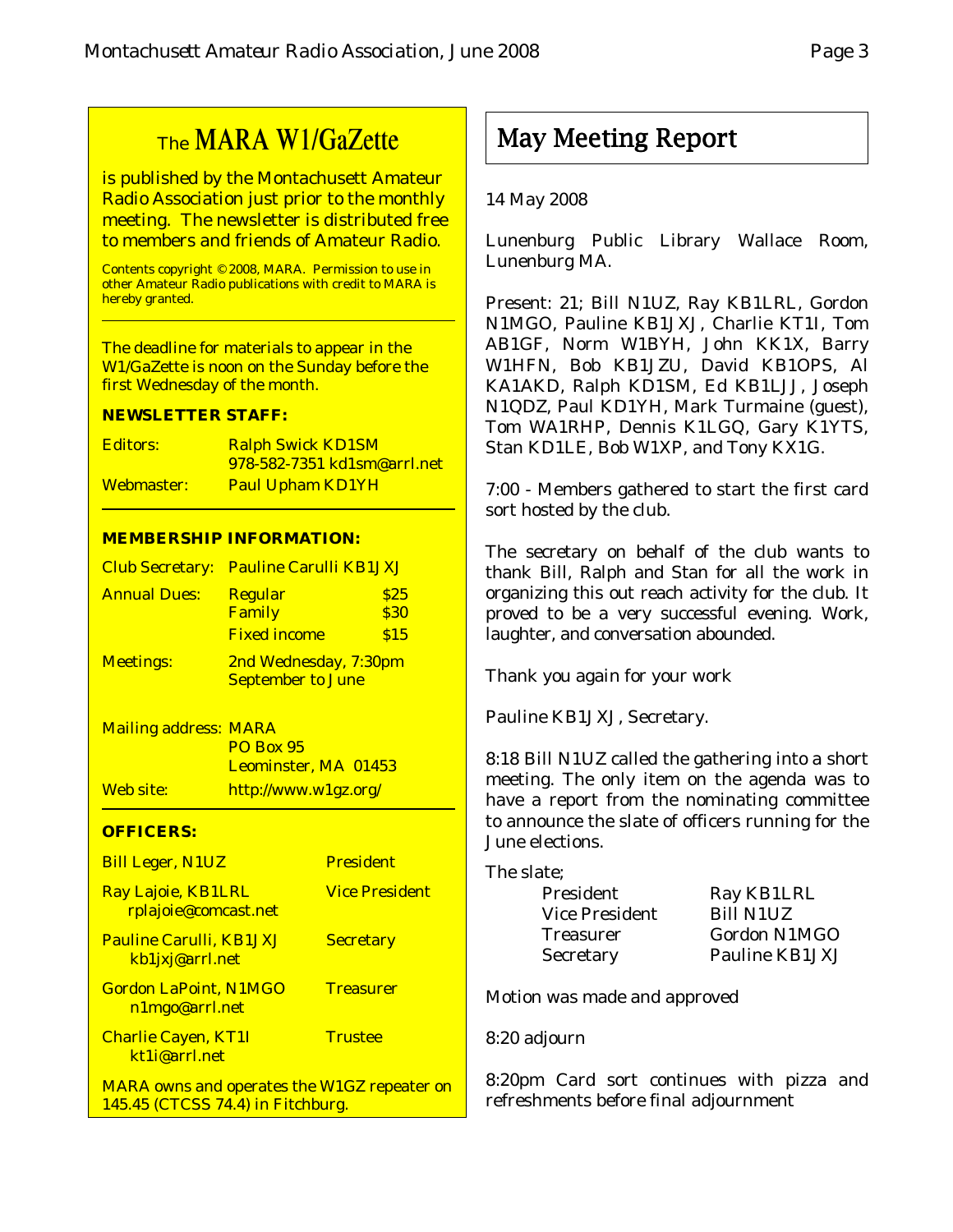9:00pm Adjourn

Respectfully Submitted Pauline R. Carulli, KB1JXJ **Secretary** 



above: QSL sorters busy at the sorting boxes provided by Stan KD1LE

# Contesting Chatter

de Gordon N1MGO



June 2008

Contests coming up in June:

7- 8 Sat 0000 - Sun 2400 Open Season Ten Meter PSK Contest - BPSK31

14-15 Sat 0000 - Sun 2400 ANARTS WW RTTY Contest - Digi

14-15 Sat 1600 - Sun 0200 West Virginia QSO Party - CW/SSB

21-22 Sat 0000 - Sun 2400 All Asian DX Contest - CW

28-29 Sat 1200 - Sun 1200 H. M. The King of Spain Contest - SSB

28-29 Sat 1200 - Sun 1200 Ukrainian DX DIGI Contest - RTTY/PSK31

28-29 Sat 1400 - Sun 1400 MARCONI Memorial Contest HF - CW

28-29 Sat 1800 - Sun 2100 ARRL Field Day - All

Contests coming up the rest of the Summer! July:

5- 6 Sat 1100 - Sun 1059 DL-DX RTTY Contest - RTTY/PSK31/PSK63

12-13 Sat 1200 - Sun 1200 IARU HF World Championship - CW/SSB

19-20 Sat 1800 - Sun 0600 North American QSO Party - RTTY

26-27 Sat 1200 - Sun 1200 RSGB IOTA Contest - CW/SSB

August:

2 Sat 0000 - 2400 TARA Grid Dip - PSK/RTTY

2- 3 Sat 0001 - Sun 2359 10-10 Int. Summer QSO Party - Phone

2- 3 Sat 0001 - Sun 2359 National Lighthouse-Lightship Weekend

2- 3 Sat 1800 - Sun 0600 North American QSO Party - CW

9-10 Sat 0000 - Sun 2359 Worked All Europe DX-Contest - CW

16 Sat 0000 - 0800 SARTG WW RTTY Contest (1) - RTTY

30-31 Sat 1200 - Sun 1159 SCC RTTY Championship - RTTY

The above contests are some of the big ones of the summer contest season.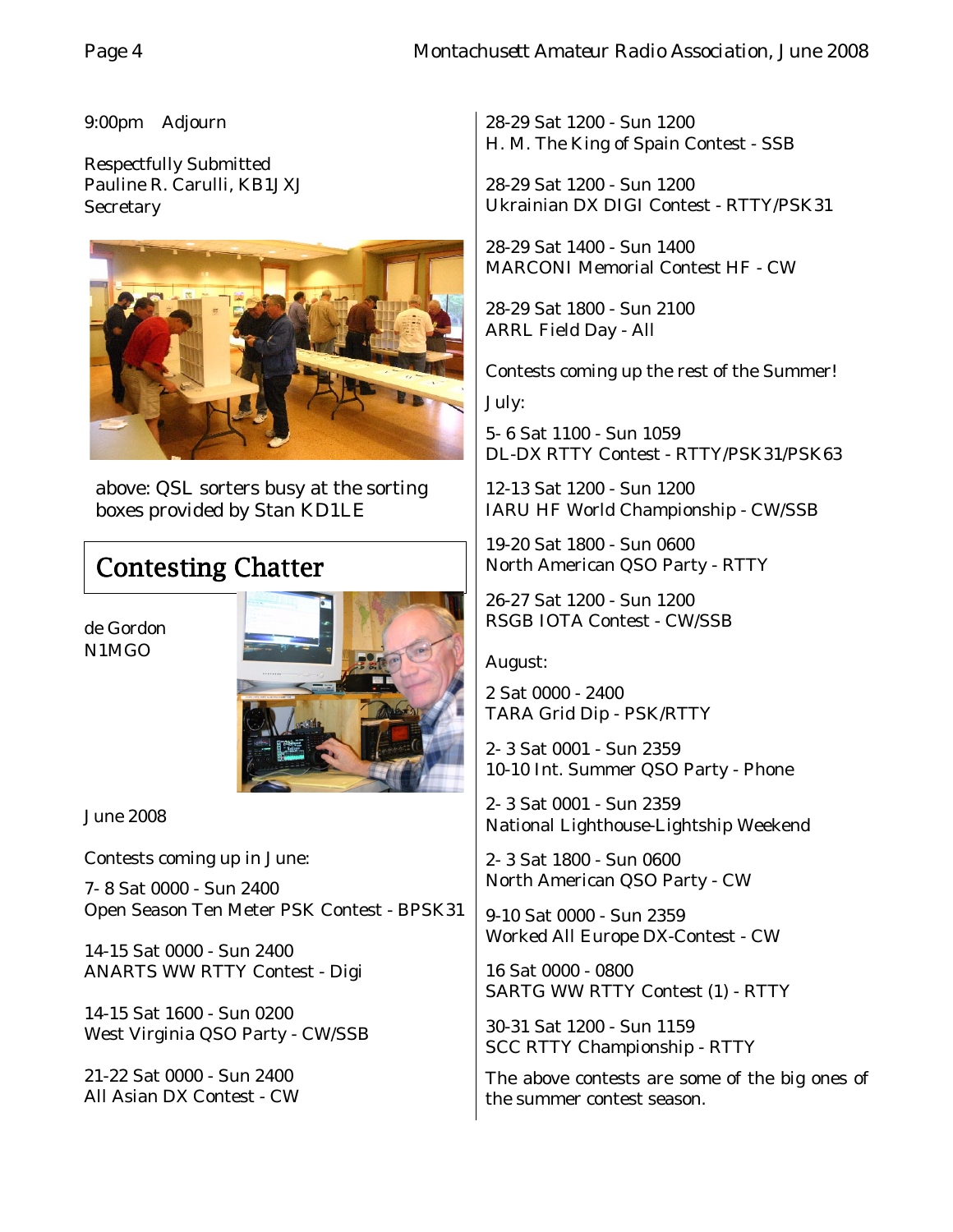There are many other contests also going on during the summer months, including many State qso parties. For more contests and information, with links to the rules see:

http://www.sk3bg.se/contest/ or http://www. hornucopia.com/contestcal/contestcal.html

So you don't want the fast pace of the normal SSB, CW or RTTY contest? Then try some of the other modes, like BPSK31, Feld-Hell or SSTV. All of these modes, and others are used for some of the summer contests, and they are slower paced than the "normal" modes! BPSK31 especially is very well represented for contests, especially with the TARA group and the PODXS 070 Club.

See http://www.podxs070.com/ for the PODXS 070 club contest calendar, and other info.

See http://www.n2ty.org/seasons/tara\_seasons .html for the TARA contests. There are 4 contests sponsored by Amateur Radio Association (TARA). The slowest mode for contests is probably SSTV, where it can take 5 or more minutes to complete each contact. For a list of the SSTV contests see http://www.mathiesen. com/oz9au/contest/sstv\_contest\_kalender.htm

MMSSTV or MixW are the software of choice for SSTV modes. For Feld-Hell you can use MixW or Hellschreiber. Hellschreiber is at http://xoomer.alice.it/aporcino/Hell/index.htm

MixW is at: http://www.mixw.net/ . All the above software except MixW is free. The BPSK31 contests can be done with the normal contest software, either N1MM or WriteLog.

Don't forget FieldDay, its NOT a contest, but is lots of fun and resembles a contest for some people.

If you need help with log submission, or setup for a contest, I will try to help. Call me on the club repeater, or e-mail me, or stop by.

Gordon - N1MGO n1mgo@arrl.net

# View from the Southern Trace

#### de NZ1D/4

I was sitting on my lanai (a Hawaiian name that pretentious neo-Floridians call their porches) shuffling papers and half listening to the Maritime Mobile Net on 20. Conditions weren't the greatest and the NCS, located in western Colorado, was barely readable. thought I heard a familiar call trying to check in. A net relay from 8-land repeated the checkin: "Kilo Tango One India is looking for November Zulu One Delta." Hey, that's Charlie and he's looking for me! I yelled "Contact!" and after some jockeying between us, the net relay and the NCS, we finally hooked up and moved off to a new frequency, where we had a nice chat until the path dropped out.

As a bonus, several weeks later, during the NEQP, 20 meters also provided welcome chats with Norm W1BYH, Steve N1GKX (wow, long time no hear!) and QRP-enthusiast Dennis K1LGQ, of Brookline, NH (some club members may remember that Dennis made a QRP presentation to a MARA meeting about 10 years ago). What a thrill it was to finally make the connection with some old friends!

## Parker Classic Race @Devens

MARA members Tom K1JHC, Gary K1YTS, Nancy KB1KEF, Ralph KD1SM, and John KK1X joined NVARC members Larry KB1ESR, Stan KD1LE, Dave N1MNX, and Joel W1JMM for a fine Sunday morning on May 18 at the Parker Essential Charter School in Devens for the 13th running of the Parker Classic Road Race.

This event has two races; a 2 mile and a 5 mile run. The interesting feature of this event is to see how the roads in Devens have changed each year.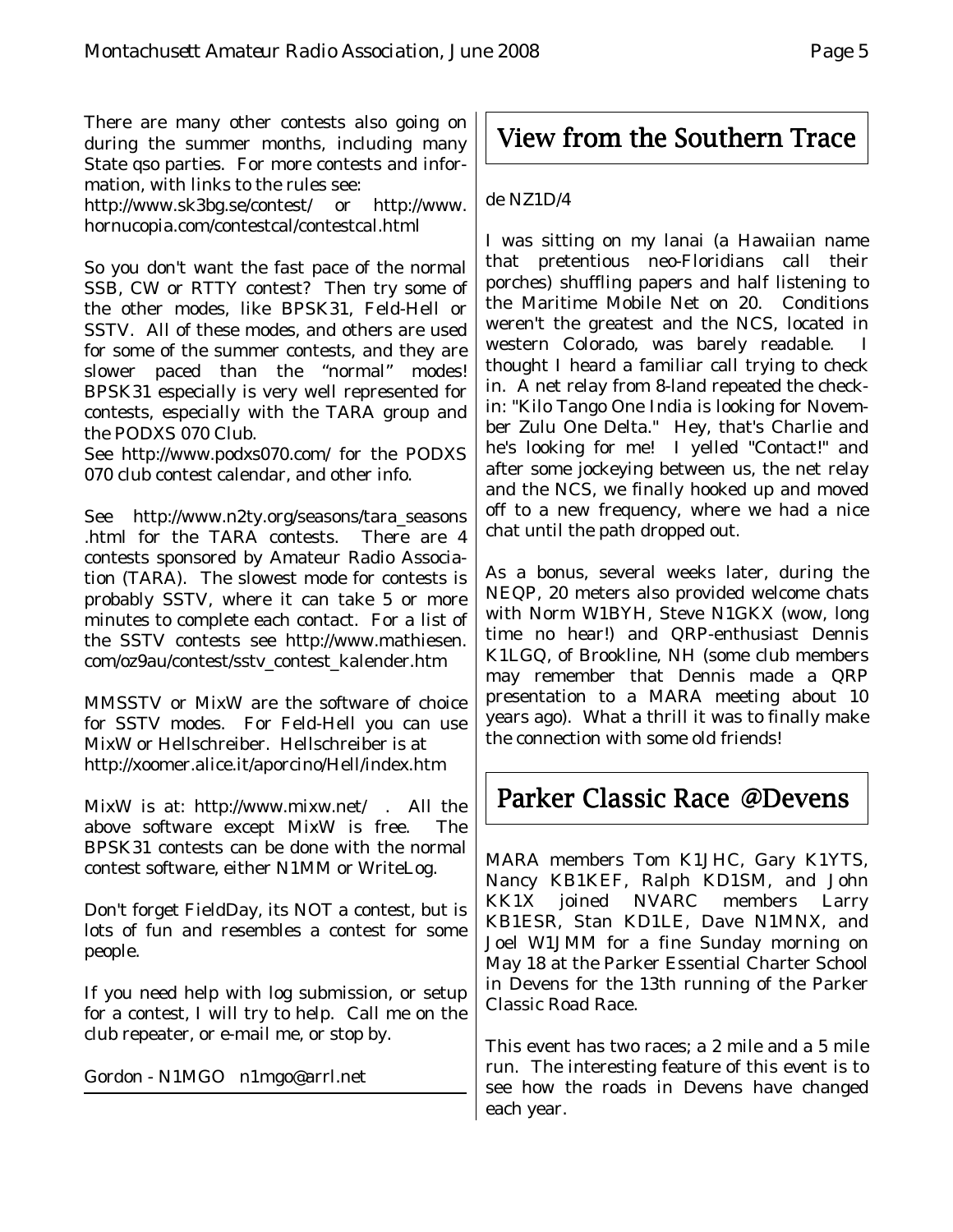We caught Jerry AA2T preparing and participating in the 2 mile race:



all photos by KD1SM



As we were staging for the event, we noticed that K1JHC's mobile whip switch box had seen long service. KK1X contributed an upgrade, which then appeared in service at the VE session:







# Longsjo Classic - July 4, 5, 6

The Longsjo Classic Organizers are asking for assistance from Amateur Radio operators for the 49th Fitchburg Longsjo Classic bicycle race.

To accommodate the Independence Day activities in downtown Fitchburg, the order of the events this year is different from most previous years. The main event that needs our assistance is the Wachusett Mountain Road Race, which will be on Friday July 4. 12 to 14 operators are needed for the mountain course. The Downtown Criterium will be held on Sunday as usual. 4 to 6 operators can cover this course adequately.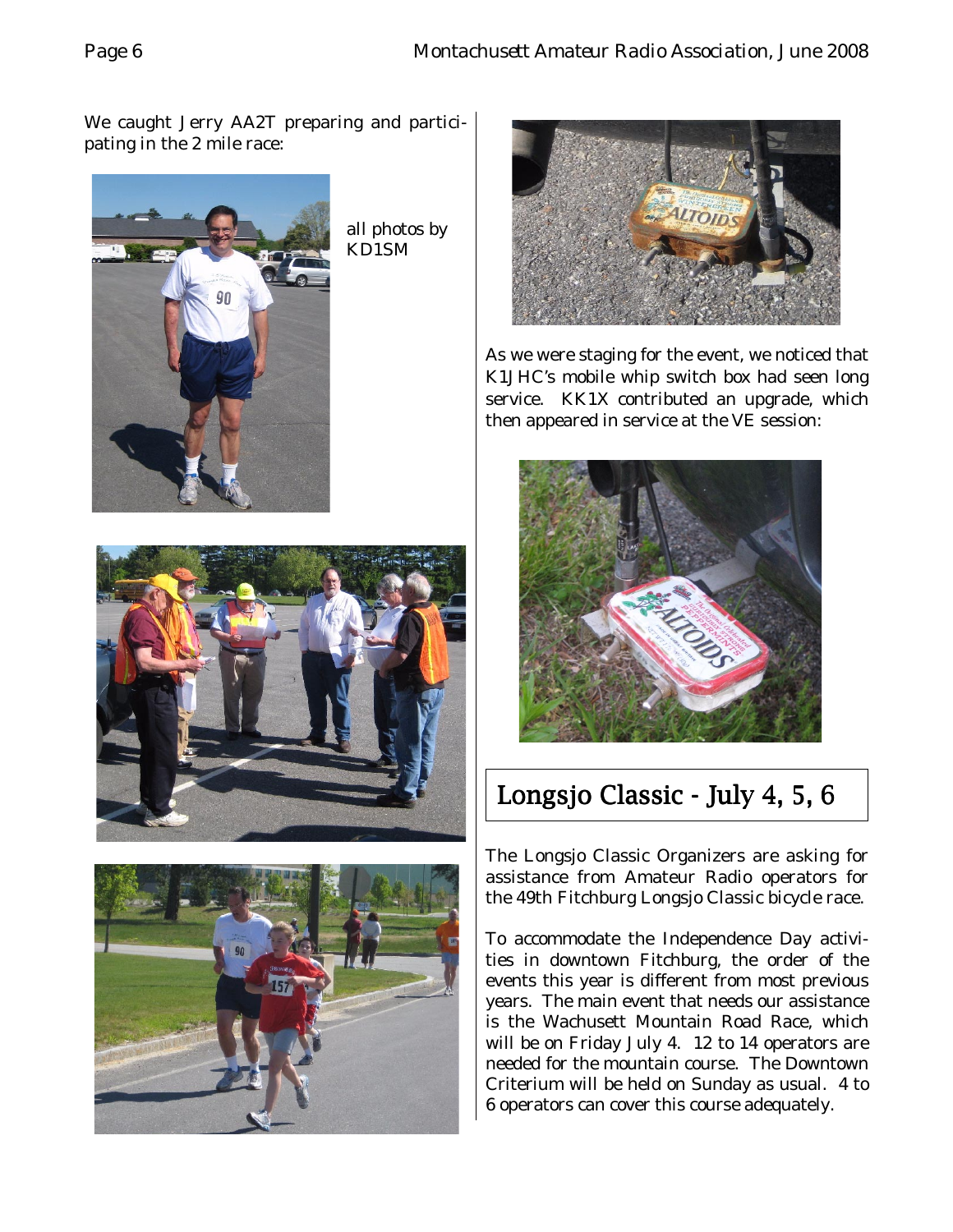In addition this year, we have been asked if we can provide communications for the Circuit Race on Saturday, July 5.If there are at least 5 volunteers for Saturday we can respond to this request.

Please contact Ralph KD1SM if you are available for any of these three days.

## How I got into Amateur Radio - KB1LRL

de Ray Lajoie KB1LRL

My interest in radio had its beginnings when I was a little kid in Billerica, MA. In the basement of our house my father had an old receiver he brought back from the Air Force. To this day, I can't remember what the name was, all I know the band selection was sliding a crystal unit (for lack of a better description) which was the size of a VCR! I used to tune up and down the band with a 6 inch vernier dial and I used to hear dx broadcast, cw, am, and some other forms of communication. It used to fascinate me what I was hearing.

The mid seventies introduced us to disco music and Jimmy Carter. My interest went to CB radio fueled by the movie and song "Convoy". Everywhere you looked there was a CB antenna on a lot of cars. I used to chat on the radio as much as kids are IM-ing today. I remember working skip and getting a station out westwhat a treat at 5 watts!

The nineties brought on a lot of changes in my life and needed a hobby that a lot of time or a lot of expense wasn't required. I discovered police scanning and bought my first Radio Shack scanner, a 50 channel 800 MHz model. Since then, I have been expanding my collection to at one time owning some 13 scanners. Needless to say scanning was deeply rooted.

2003 rolls up and I am working for Comcast doing a service call in Chelmsford and complimented him on a radio he had in the corner of his basement. It was a Hallicrafters SX71 with the separate speaker. I went about the repair and as he signed the work order he asked me if I was interested in the radio, I said yes and inquired how much he wanted for it, not really thinking about buying it, he said I looked like a guy who would appreciate it and give it as good home. So the next day I took my truck and loaded up a radio, speaker, and a pile of Ham radio books, free. That was my official introduction to Ham radio.

I started by exploring at the 2004 Boxboro convention and buying "the book", and started studying, joining the ARRL, discovering MARA, and finding Hosstraders and there in Oct. 2004 took my exam. To this day, my radio collection has expanded somewhat, (a lot) and the only regret is that I didn't do it a long time ago.

*Who, How, or What got you interested in Amateur Radio? Tell us your story. Please mail it to Ralph <kd1sm@arrl.net>. If you'd prefer to be interviewed and have someone else do the writing, let Ralph know that too. We'll publish stories as we receive them.*

*Next time: NZ1D*

## Red Cross Liaison Report

30 May 2008 Ralph Swick KD1SM Emergency Coordinator WMA Red Cross Liaison

WMA ARES liaison with the American Red Cross continues to be active and mutually beneficial. This is an update on the status of ARES-ARC relationships and recent changes in the Red Cross that are of interest to ARES volunteers.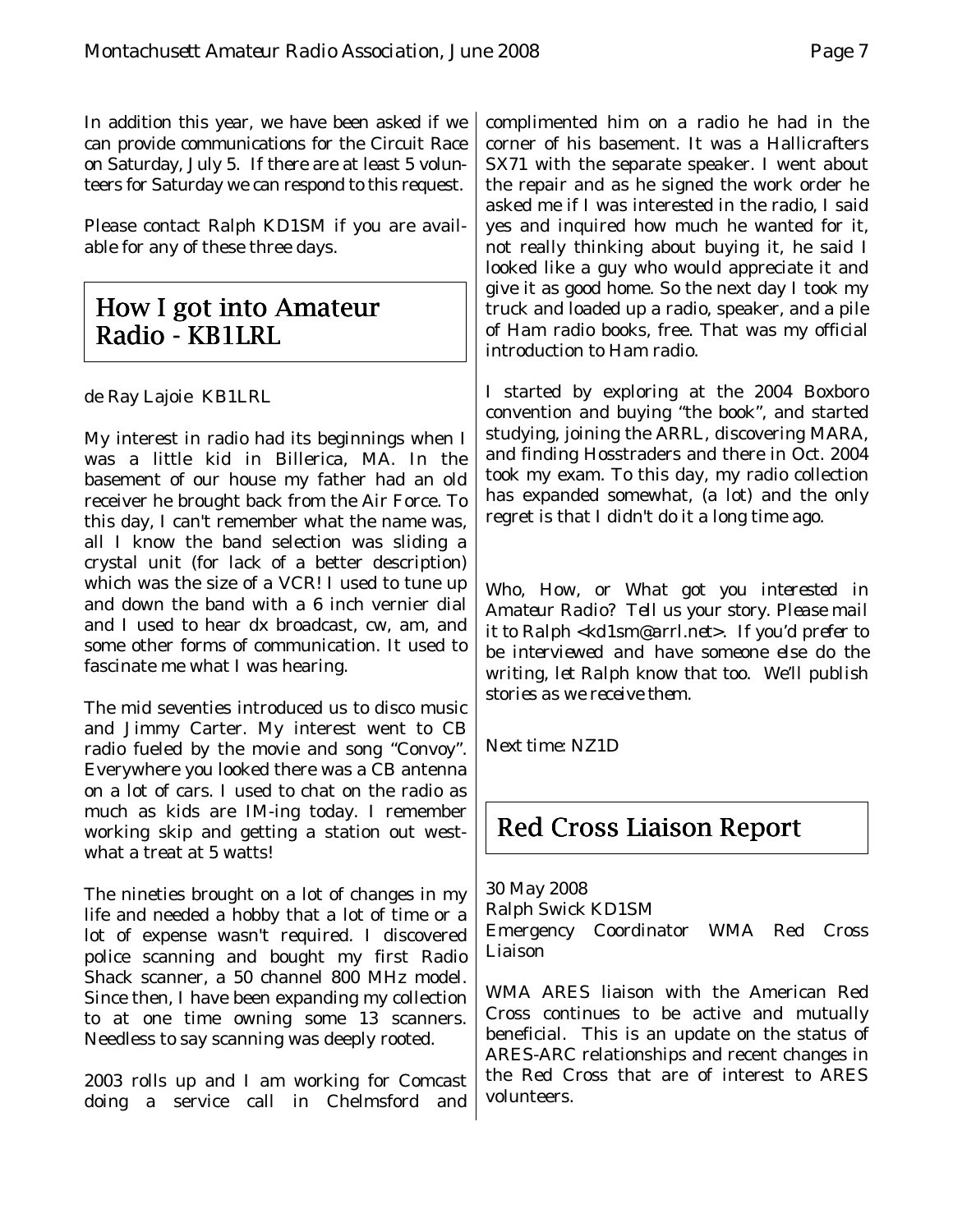## **Chapter Merges and Expansions**

There are now 5 Red Cross chapters in WMA:

 Berkshire County (Pittsfield) Central Massachusetts (Worcester) Hampshire-Franklin County (Northampton) Pioneer Valley (Springfield) Greater Westfield (Westfield)

The former North Central Massachusetts Chapter (Leominster) has been merged with the Central Massachusetts and Hampshire Chapters. The Franklin County portion of its former coverage area is now added to the Hampshire-Franklin County Chapter and the Worcester County portion of its former area is now in the Central Mass Chapter coverage area.

This merger primarily affects those ARES volunteers in Franklin County. Those ARES personnel should expect their primary contact to now be with Northampton. ARES volunteers in North Worcester County will continue to see a Red Cross presence in Leominster, though the Red Cross staff are in the new Red Cross facility in West Boylston (still referred to as "Worcester" in Red Cross materials).

## **ARES Support of Red Cross**

The Red Cross background check requirements have been an issue of significant concern for ARES volunteers since the Red Cross expanded those requirements to its "partner organizations" in 2006. The renewal of the MOU between ARRL and the American Red Cross has been delayed for over a year due to concerns over the expanded Red Cross requirements.

As was announced in an ARRL message on 18 May [1], the Red Cross is revising its background check requirements in response to ARRL and other organizations' concerns.

[1] http://www.arrl.org/news/stories/2008/05/ 18/10104/

Although the Red Cross had said in its 2006 procedures that the credit check portion of its background check would not be applied to volunteers from "partner organizations", the consent form that ARES volunteers were required to sign was the same form given to Red Cross volunteers and did include the consent for a credit check. In a recent internal memorandum, the Red Cross announced that it would require its background check service provider to change its consent form so that a volunteer who identifies himself as a member of a partner volunteer group and not affiliated with a Red Cross chapter will not see, and will not be giving consent for, a credit check.

In the 18 May ARRL announcement, ARRL CEO Dave Sumner K1ZZ is quoted as saying "We believe it now will be possible to go forward to negotiate a statement of understanding between the two organizations. We look forward to renewing and expanding the relationship with the Red Cross."

This announcement should remove the impediments to closer ARES support of the Red Cross that have arisen since 2006. With this change and the continued heightened level of planning for disaster communication across all emergency services, we can expect to see an increase in our contact with local Red Cross chapters.

## **Red Cross Disaster Drills**

The Central Massachusetts Chapter is planning a drill to be held "sometime in the next three months". The date is intentionally not being pre-announced; part of the intent of this particular drill is to test a "real time" disaster and see how many Red Cross volunteers and partner organizations report that they would be able to respond to complete the exercise.

ARES volunteers in the Central Mass area should verify with your District Emergency Coordinators that your contact information is up-to-date so that you can be contacted if the Central Mass Red Cross disaster drill requests ARES support. The Central Mass Chapter area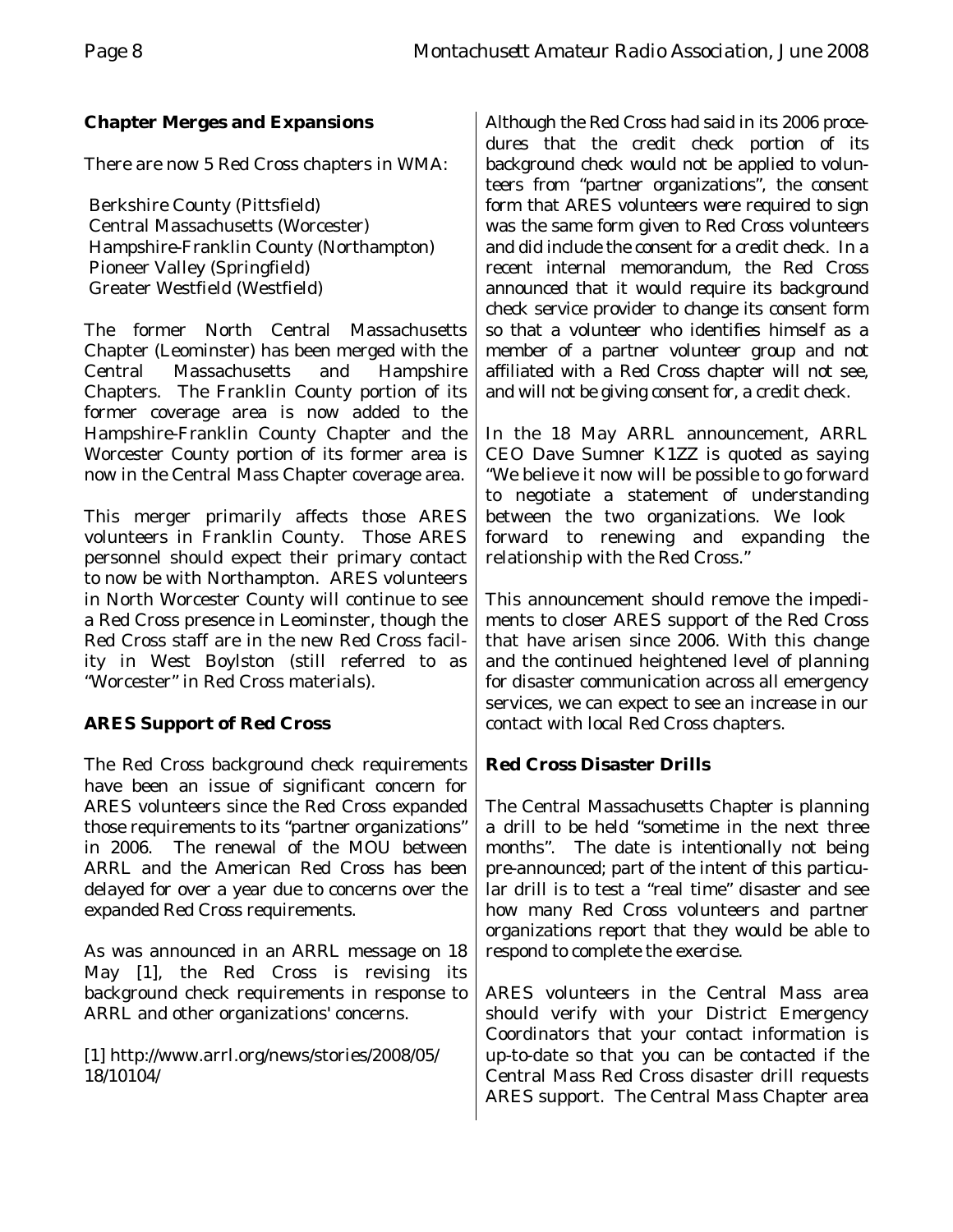is now all of Worcester County plus the towns of Ware, Ashby, Townsend, Shirley, Groton, Ayer, Littleton, Hudson, and Marlboro.

#### **Personal Note**

I became a local Red Cross disaster volunteer in 1995 while helping my wife Jeanine N1QIT and ARES EC Bill Wornham NZ1D produce an MOU between what we called the Montachusett Amateur Radio Emergency Service and the (former) North Central Mass chapter. In that role I was able to improve the contact between the local Amateur Radio community and the local Red Cross disaster services. Though it had a large geographical area of responsibility, the North Central Mass chapter remained relatively small in resources and generally called for Amateur Radio support only for planned public service events such as the annual Fitchburg Longsjo Classic bicycle race. Fortunately, too, there were few local disasters of a scale that required extra radio communications.

On the basis of the relationships I built with ARES colleagues in many of the Red Cross chapters in Massachusetts, and WMA in particular, I was pleased to accept the appointment to Emergency Coordinator / Red Cross Liaison offered by Section Emergency Coordinator John Ruggiero N2YHK.

Now with the merger of the North Central Mass chapter into the Worcester chapter, I have become part of a well-functioning Red Cross radio communications team whom I feel privileged to have known for a long time. The resources of the Central Mass chapter far exceed those ever envisioned for my former chapter. The understanding of the importance of a close relationship with ARES is also better understood by many more of the Red Cross staff. I fully expect this organizational change in the Red Cross chapters in WMA to have great benefit for ARES in North Worcester County over time.

With this local chapter change, I have also decided to step up my own participation in the national Red Cross. Earlier this month I completed the training and became part of the nationwide ~160-member crew for the Red Cross' Emergency Communications Response Vehicles [2]. This ECRV team now includes 3 Amateur Radio operators from WMA; Tom Carrigan NE1R (who completed his training in January and co-taught the May class), John Noble W1JWN (who completed training with me in May), and myself.

[2] http://en.wikipedia.org/wiki/ECRV

Tom, John, and I will be very happy to talk about the ECRVs to any Amateur Radio group who is interested. There are 12 of these trucks housed around the US. Their primary mission is to rapidly bring critical computer and telephony networking services to setup a disaster relief operation center for larger-scale disasters. This allows the Red Cross to immediately begin providing local recovery services to those affected by the disaster.

The ECRV for which Tom, John, and I are members of the primary crew is kept in Farmington CT. There are plans in place for it to be on display at Boxboro in August; we all hope it is not deployed to a disaster at that time. Please look for us and our colleagues from EMA and Connecticut if you come to Boxboro.

From the expansion of the Central Mass Chapter resources and responsibilities to the resolution of the ARRL-ARC MOU to the new arrival in our region of a high-tech resource that will be an attraction to Hams, I feel the next several years will bring a significantly increased level of partnership between ARES and the Red Cross in Western Massachusetts. I am proud to be able to serve as part of that partnership.

73, Ralph KD1SM